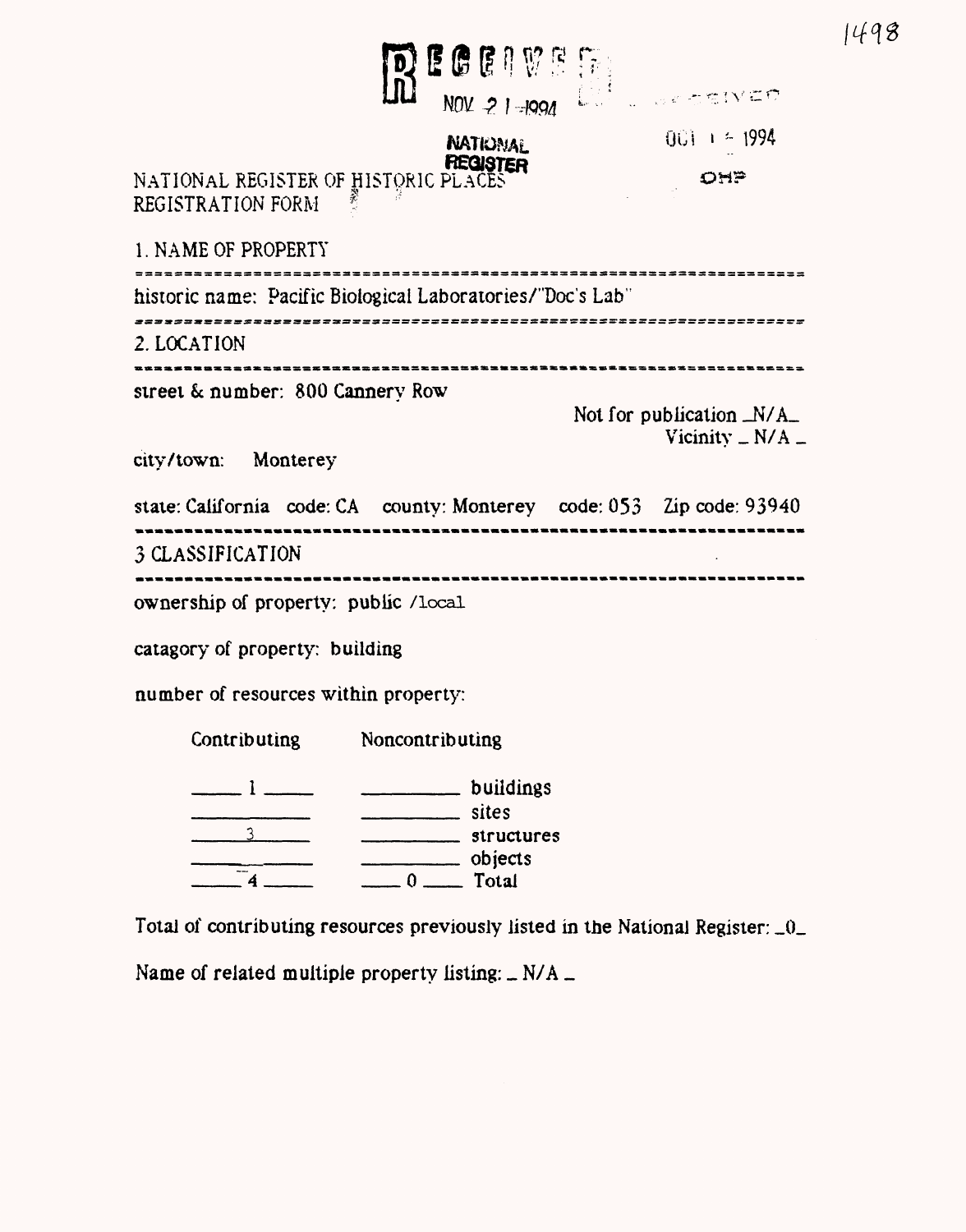# 4. STATE/FEDERAL AGENCY CERTIFICATION

As the designated authority under the National Historic Preservation Act of 1966. as amended, I hereby certify that the nomination meets the documentation standards for registering properties in the National Register of Historic Places and meets the procedural and professional requirements set forth in 36 CFR Part 60. In my opinion, the property\_x\_meets\_odoes not meet the National Register criteria. \_\_.See continuation sheet.

Signature of certifying official

California Office of Historic Preservation\_\_\_\_\_\_\_\_\_\_\_\_\_\_\_\_\_\_

**State or Federal agency or bureau**

In my opinion, the property. \_\_\_\_\_meets\_\_\_\_ does not meet the National Register criteria, \_\_\_\_\_See continuation sheet.

Signature of commenting or other official Date Date

State or Federal agency or bureau

| 5. NATIONAL PARK SERVICE CERTIFICATION<br>I, hereby certify that this property is:<br>$\sqrt{\phantom{a}}$ entered in the National Register,<br>______See continuation sheet.<br>determined eligible for the |                     |                |
|--------------------------------------------------------------------------------------------------------------------------------------------------------------------------------------------------------------|---------------------|----------------|
| National Register.<br>______other, (explain) ________                                                                                                                                                        | Signature of Keeper | Date of Action |
| 6. FUNCTION OR USE                                                                                                                                                                                           |                     |                |

Hi5toric Functions: Education/Research Facility: Laboratory Current Functions: social/clubhouse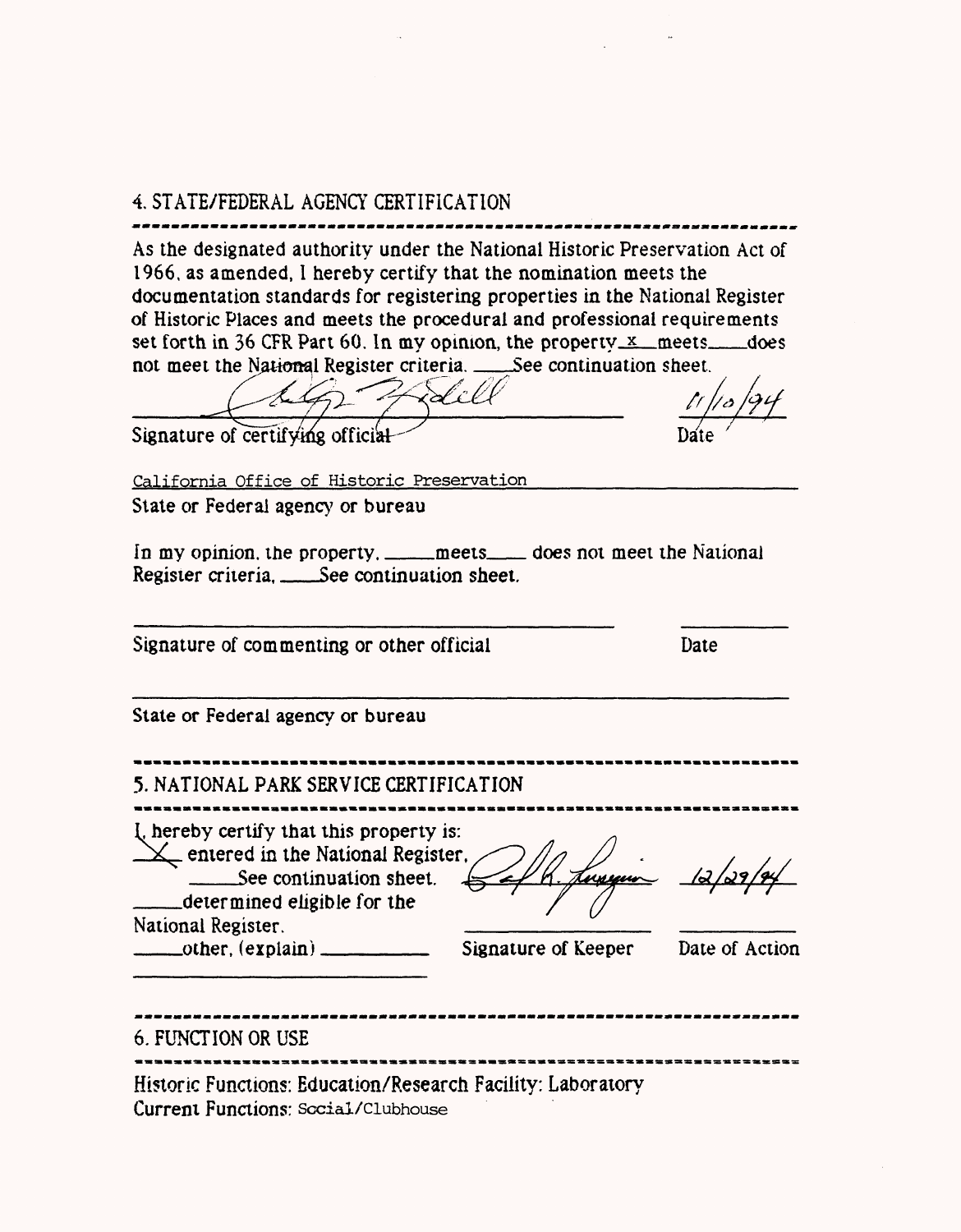7. DESCRIPTION

Architectural Classification: no style Materials: foundation: concrete walls: wood **roof:** asphalt

Describe present and historic physical appearance. \_X\_See continuation sheet.

| 8. STATEMENT OF SIGNIFICANCE |  |
|------------------------------|--|

Certifying official has considered the significance of the property in relation to other properties:

 $\frac{\mathbf{x}}{\mathbf{y}}$  nationally  $\frac{\mathbf{x}}{\mathbf{y}}$  statewide  $\frac{\mathbf{x}}{\mathbf{y}}$  locally

| Applicable National Register criteria $X A$ $X B$ $X B$ $C = D$ |  |  |  |
|-----------------------------------------------------------------|--|--|--|

Areas of Significance: Literature/Science

Period of Significance: 1937-1945

Significant Dates: 1937,1945

Significant Person(s): \_\_ Ricketts, Edward Flanders \_\_  $\frac{1}{\sqrt{1-\frac{1}{2}}}\text{Steinbeck}, \text{John}$ 

Cultural affiliation: N/A

Architect/Builder: Onweiler (contractor)

State significance of property, and justify criteria, criteria considerations, and periods of significance noted above. \_X\_See continuation sheet.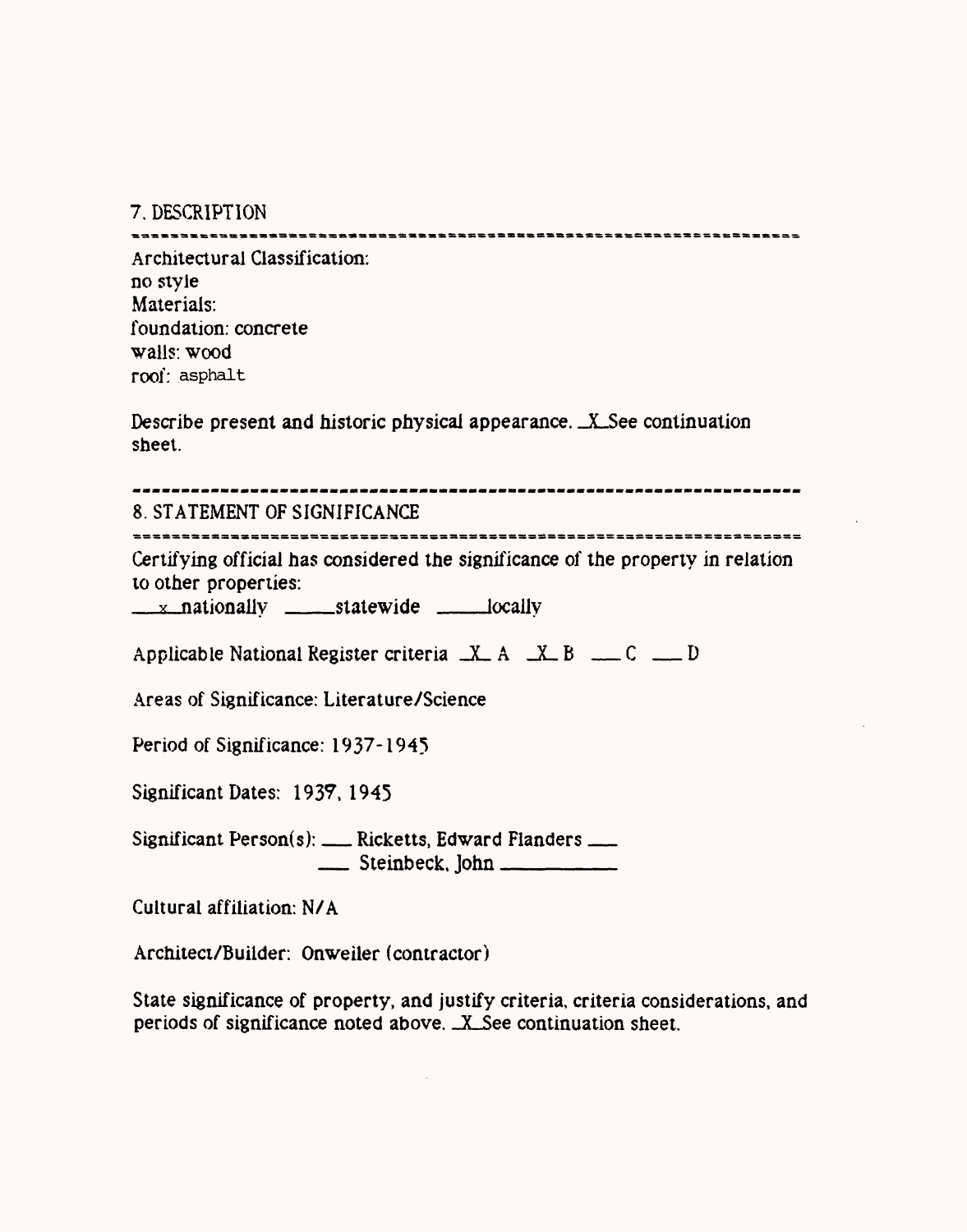| 9. MAJOR BIBLIOGRAPHICAL REFERENCES                                                                                                                                                                                                                                                                                                                                                               |                           |
|---------------------------------------------------------------------------------------------------------------------------------------------------------------------------------------------------------------------------------------------------------------------------------------------------------------------------------------------------------------------------------------------------|---------------------------|
| $X$ See continuation sheet.                                                                                                                                                                                                                                                                                                                                                                       |                           |
| Previous documentation of file (NPS):                                                                                                                                                                                                                                                                                                                                                             |                           |
| <u>-preliminary determination of individual listing (36 CFR 67)</u> has been<br>requested<br><u>- previously listed in the National Register</u><br><u>- previously determined eligible by the National Register</u><br>designated a National Historic Landmark<br>$r =$ recorded by Historic American Building Survey $r =$<br>_recorded by Historic American Engineering Record # _____________ |                           |
| Primary Location of Additional Data:                                                                                                                                                                                                                                                                                                                                                              |                           |
| __State historic preservation office<br>__Other state agency<br>Federal agency<br>_University                                                                                                                                                                                                                                                                                                     |                           |
| 10. GEOGRAPHICAL DATA                                                                                                                                                                                                                                                                                                                                                                             |                           |
| Acreage of Property: less than one acre.<br>UTM References:                                                                                                                                                                                                                                                                                                                                       |                           |
| Verbal Boundry Description: X See continuation sheet.                                                                                                                                                                                                                                                                                                                                             |                           |
| Boundry Justification: X See continuation sheet.                                                                                                                                                                                                                                                                                                                                                  |                           |
| 11. FORM PREPARED BY                                                                                                                                                                                                                                                                                                                                                                              | ---------------------     |
| Name/Title: Kent L. Seavey/Preservation Consultant                                                                                                                                                                                                                                                                                                                                                |                           |
| Organization: City of Monterey                                                                                                                                                                                                                                                                                                                                                                    | Date: August 1, 1994      |
| Street & Number: City Hall                                                                                                                                                                                                                                                                                                                                                                        | Telephone: (408) 646-3759 |
| City of Town: Monterey State: California                                                                                                                                                                                                                                                                                                                                                          | Zip: 93940                |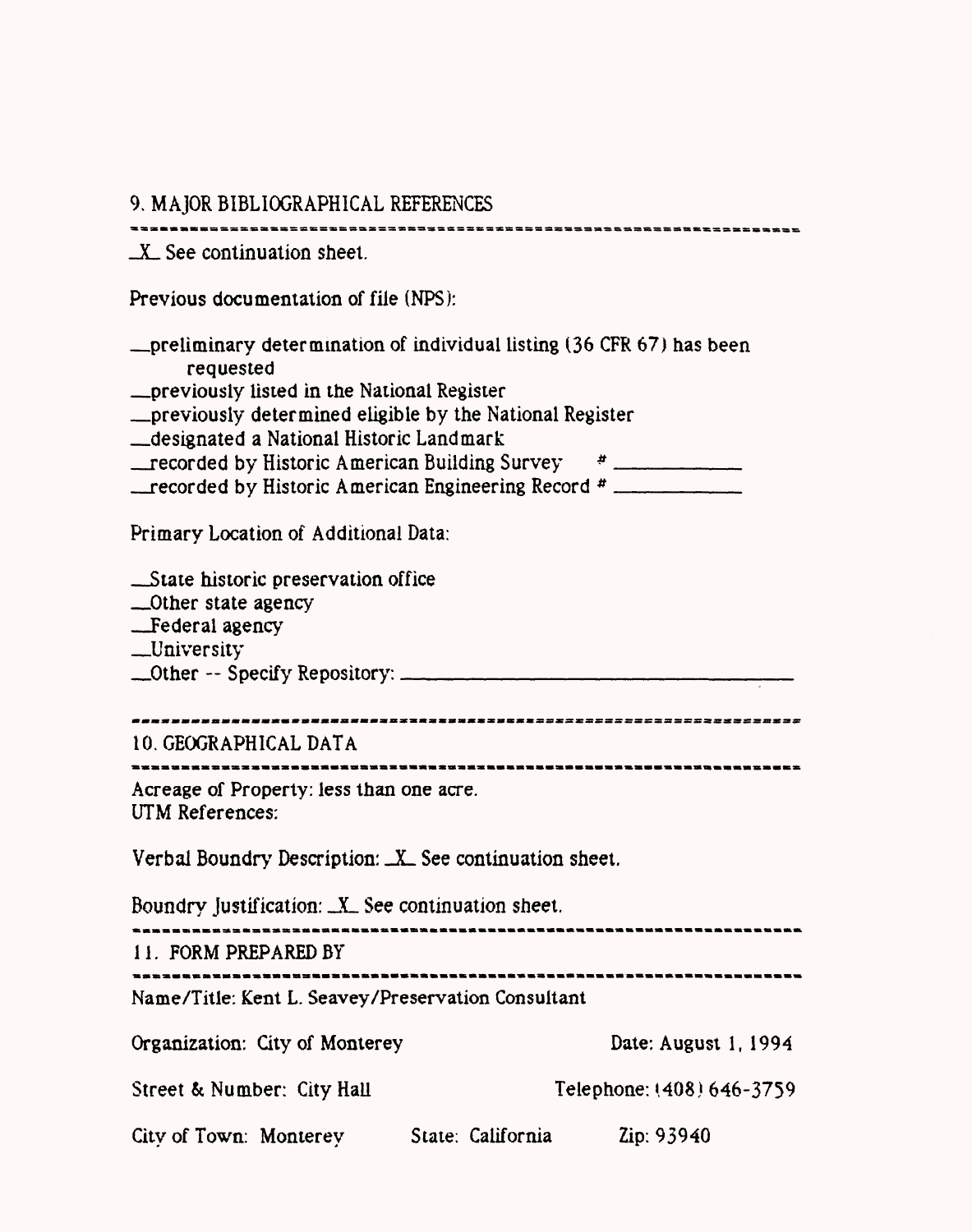

#### NATIONAL REGISTER OF HISTORIC PLACES **NATIONAL PARK SERVICE** CONTINUATION SHEET *{*—————————\_\_\_\_\_\_

Section number:  $\overline{\phantom{a}}$  Page  $\overline{\phantom{a}}$  Pacific Biological Lab., Monterey Co., CA

The Pacific Biological Laboratories is a small, unpaimed, two story woodframe building toward the northwest end of Cannery Row in Monterey, From the date of its construction in 1937, to the death of the biological specimen supply company's owner, Edward F. Ricketts in 1948, "Doc's Lab" was a gathering place for bohemians. artists, writers and thinkers who would make major contributions to American science and letters as an outgrowth of their association through the lab. It was reconstructed on the site of a previous laboratory, destroyed by fire in  $1936$ . Most changes to the exterior of the building appear on the rear (NE) elevation where the original open staircase leading to the second floor was replaced, to include a full width open porch, and a door added. The original interiors have been modified over time to meet the needs of a men's social club and health and safety regulations. The Pacific Biological Laboratories retains to a high degree its original appearance, conveying a strong sense of time and place and continuing its historical associations with American literature.

The lab is rectangular in plan, resting on a concrete foundation. The exterior wall cladding is board-and-batten, except for the facade (SW) along Cannery Row. This front elevation is characterized by horizontal shiplap-siding with a ribbon band of five 6/6 double-hung wood-sash windows along the upper floor. Only a wooden overhead garage door, and the side approach staircase, with landing, leading to the second floor entry, occur at the ground level. The original one light paneled door was replaced with a slab type, for security, about 1955. A similar stair at the rear (NE) of the building was replaced with a full width open porch, reached by a straight reversed open staircase in 1955- The flat roof of the lab is covered in tar and gravel, and the open porch with corrugated plastic.

When the building was purchased by a men's social club in!955 there was a bathroom door opening directly into the second floor kitchen. Health and safety codes required its closure, and an outside entry for the facility. This precipitated the full width open porch and staircase change to the rear (NE).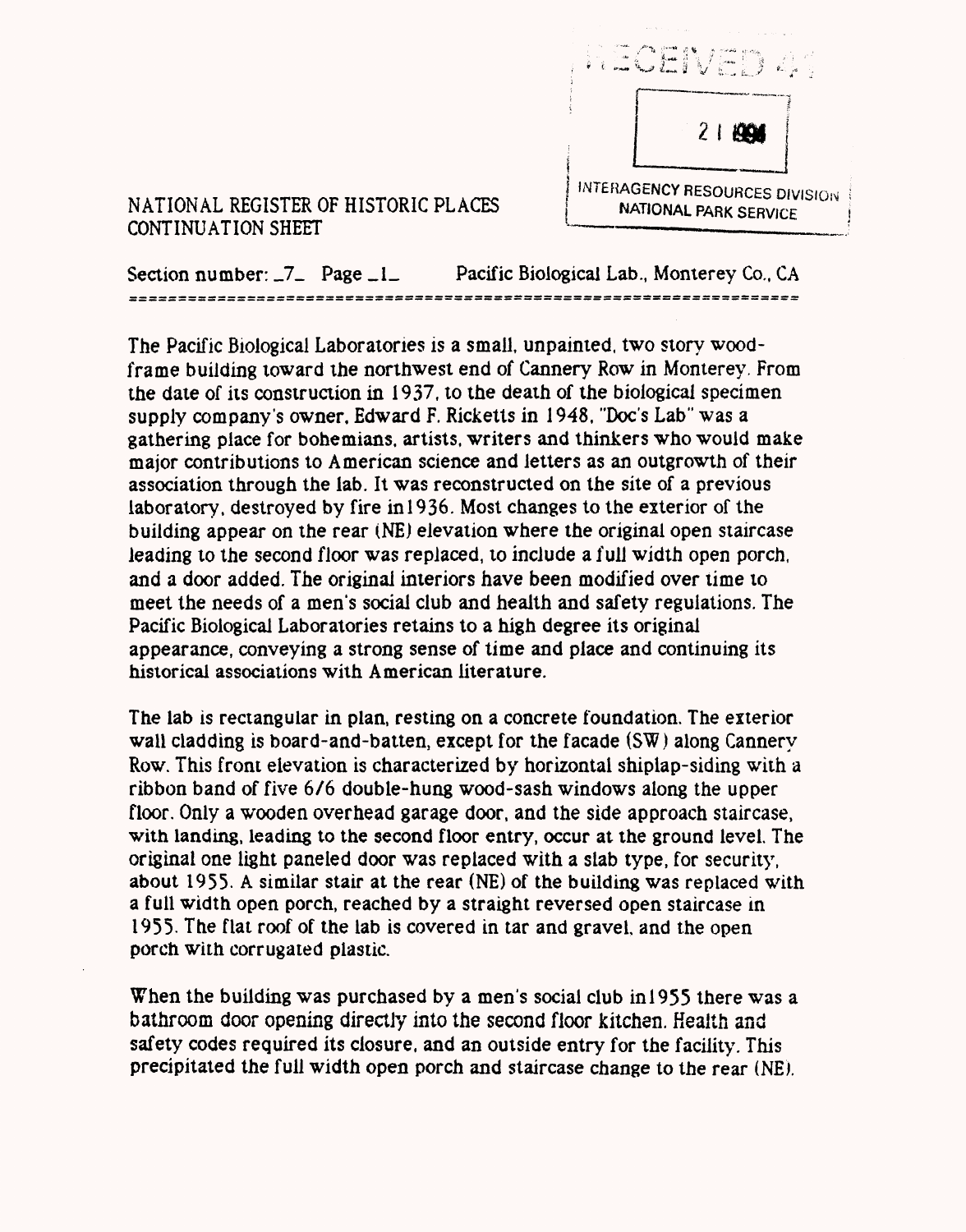Section number  $Z_$  Page  $Z_$  Pacific Biological Lab., Monterey Co., CA

The interior second floor rooms, which included an office/living area at the the front (SW) with storage space and a kitchen to the rear (NE) were also modified to meet the needs of the social club. The ground floor interior remains basically as it was during Ricketts tenure, without his laboratory apparatus.

The garage entry is on the NW side with a sloping concrete driveway. Two open spaces to the SE, separated by single wall wood partitions and open wood shelving, constituted the specimen preparation area.

To the rear of the lab, on a cement deck, are two concrete specimen holding tanks and a metal reduction vat. The concrete specimen holding tanks were in place when Ricketts first purchased the property from Vicente Rodriguez in 1928. They had been used as part of a fish salting operation before Ricketts employed them to store dogfish and other marine specimens. The metal reduction vat, at the rear of the back stairway, was constructed by Max N. Schaefer about 1939 for the production of Basking Shark liver oil, a cortin simulating substance thought to be beneficial for arthritis. A wooden deck at the rear (NE) of the property covers a larger concrete holding tank.

The cement deck to the rear (NE) of the lab is flanked on the NW by the three story concrete wail of an adjoining commercial building. On the SE side of the deck, a one story wire covered wooden framework separates the lab from a new hotel building, currently under construction.

While the setting for the Pacific Biological Laboratories has changed over time with the growth and development of Cannery Row, it still retains its industrial character, sandwiched between two large buildings and backed up to Monterey Bay, much as it was during its period of significance when "Doc's Lab" was the catalyst for pioneering marine studies along the Pacific Coast, and the focal point for two of Pulitzer and Nobel Prize winning author John Steinbeck's novels.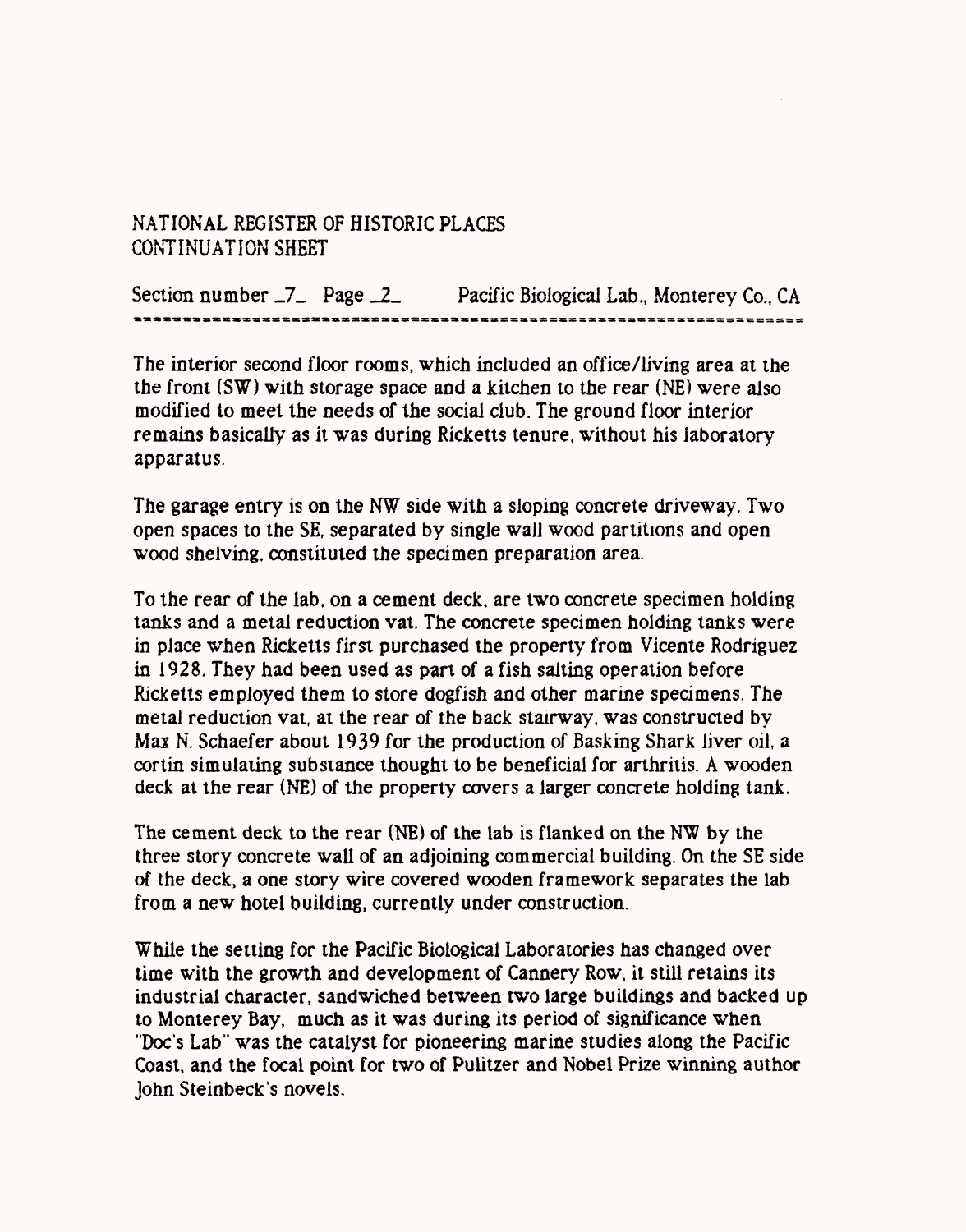Section number \_8\_ Page \_2\_ Pacific Biological Lab., Monterey Co., CA

Toward the end of the nineteenth century whaling declined, then ceased altogether because of the development of gas and electric lighting. The Chinese, through increasing restrictive legislation and regulation, were forced to limit their catches and the species they fished. Spanish salmon trollers and Italians from Genoa, then Sicily slowly assumed control of the Monterey Bay market.

In 1906 the Chinese fishing village that had existed since the mid 1850s at the present site of Hopkins Marine Station (at the northwest end of Cannery Row), was destroyed by fire and its population dispersed.

Hopkins Marine Station originally opened in 1892 on Lovers Point in Pacific Grove as the Hopkins Seaside Laboratory, the first marine biological station on the Pacific Coast. Modeled after the Stazione Zoologica in Naples, Italy, it was the product of Stanford University's first president, David Starr Jordan, an ichthyologist by training, and Timothy Hopkins, adopted son of railroad magnate Mark Hopkins. It was designed as a year-round research institute for scholars country-wide, and offered summer courses in zoology and physiology for graduate students. In 1917 it was moved to the old Chinese village site at Cabrillo Point, and expanded, with year-round courses, under the direction of Dr. Walter K. Fisher.

As early as 1896 Frank E. Booth, president of the Sacramento River Packer's Association, tried the first experiments with salmon packing at Monterey. However, it would take Booth seven more years to successfully establish his Monterey Packing Company on the bay. This was one year after Harry Malpas, with Japanese financial backing, opened the Monterey Fishing and Canning Company, the first such facility on Ocean View Avenue-destined to become Cannery Row.

Between 1902 and 1916 seven more canneries and two fish reduction facilities were established along the rocky bay-shore between Monterey and Pacific Grove.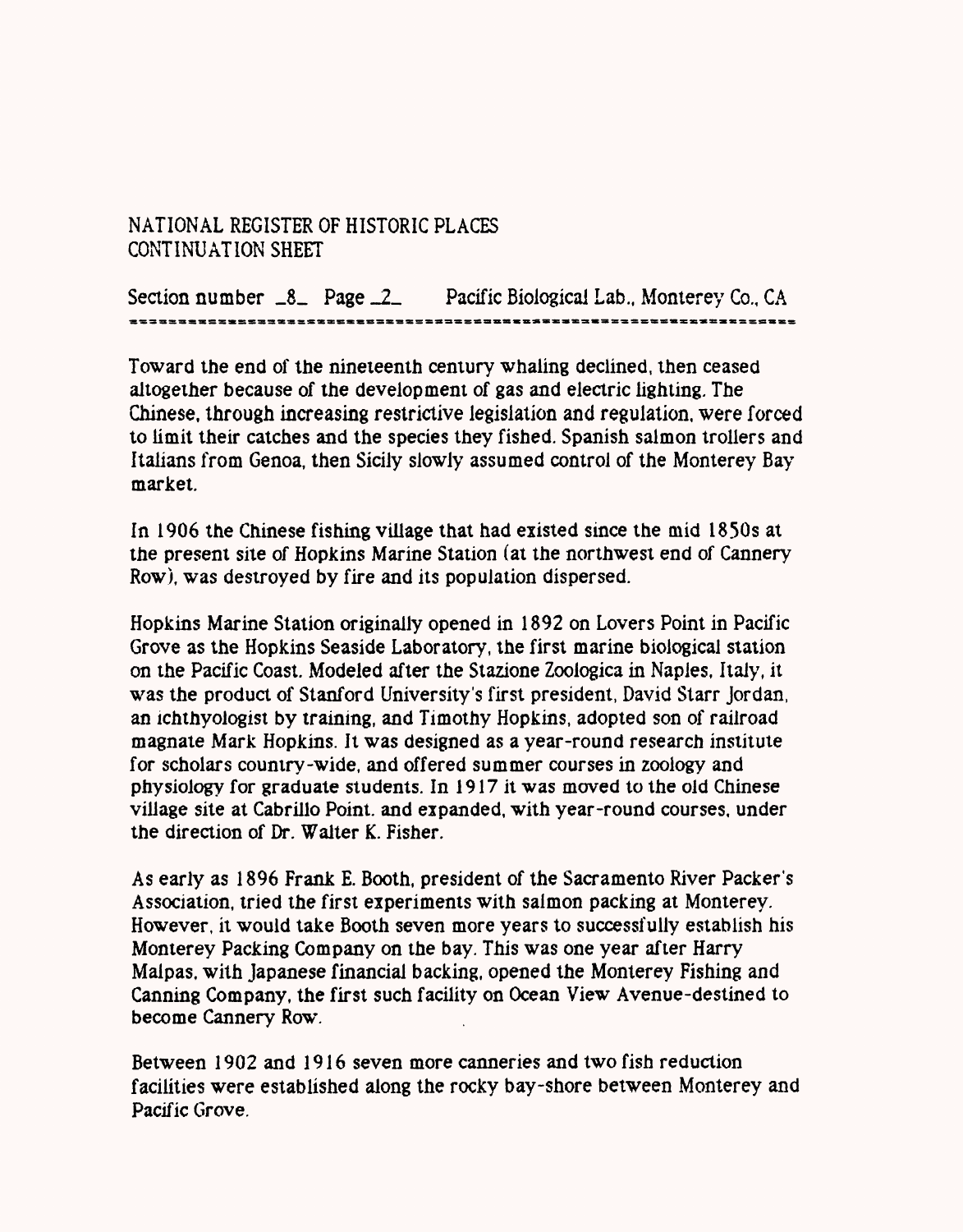Section number \_8\_ Page \_3\_ Pacific Biological Lab., Monterey Co., CA

The rapid expansion of the Monterey sardine fishery can be credited to three individuals; Knut Hovden, a graduate of the Norwegian Fisheries College in Oslo whose inventive genius afforded the industry its potential for unlimited production; Pietro Ferrante, a Sicilian fisherman from Booth's Sacramento River operation whose application of appropriate technology in the form of advanced netting techniques assured a catch equal to processing improvements; and the third, Max N. Schaefer, an innovative entrepreneur who introduced the lucrative reduction and sardine by-product business to the industry.

Because of the closure of the North Sea fishery during World War I, Monterey's sardine pack became a vital wartime industry supplying canned rations to the Allied Forces. Cannery Row's sardine production grew from 75,000 cases in 1915 to 1,400,000 by the wars end in 1918. The recession in the industry that followed the "Great War" into the 1920s saw a move away from food processing towards increased reliance on reduction to increase profits, at the uncertain expense of the fishery.

Although they would not meet until  $1930$ , it was in the context of this period of change in the Monterey fishing industry, in 1923, that Ed Ricketts and John Steinbeck would first come into contact with Monterey Bay. Steinbeck, as a student at Stanford University, through a summer course in marine biology, offered at Hopkins Marine Station, and Ricketts, as a partner in a newly established biological supply house in Pacific Grove, the Pacific Biological Laboratories.

Steinbeck and Ricketts shared certain things in common. Both attended university but never earned academic degrees. They had a wide range of knowledge and were fully committed to their chosen professions. Probably the most important thing they shared was a belief in the tradition of scientific naturalism. It was their differing views on the holistic concept of nature that brought to their friendship the powerful and synergistic intellectual interplay that marked their almost twenty year association, much of it spent in the company of other creative individuals at "Doc's Lab", the Pacific Biological Laboratories.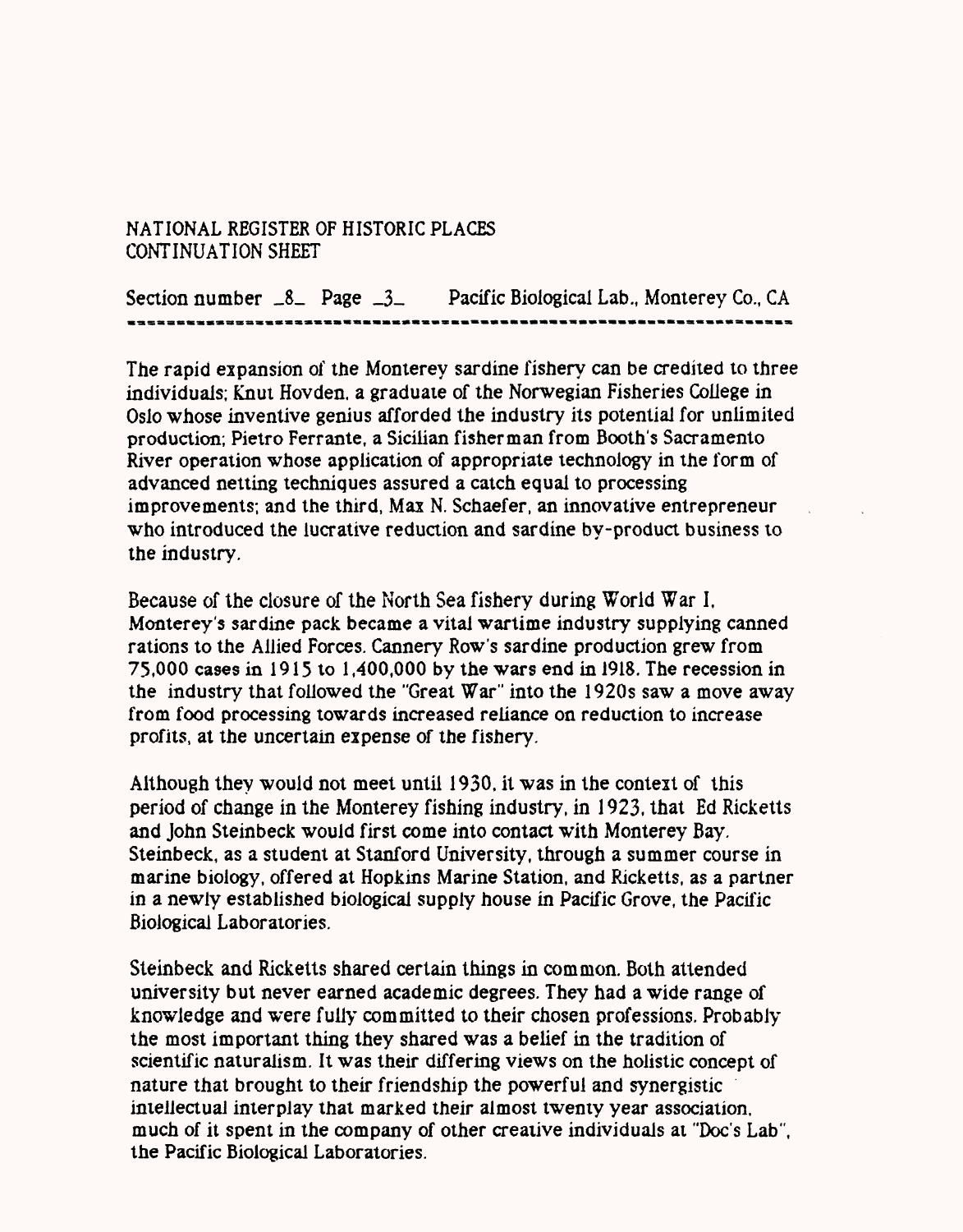Section number  $\&$  Page  $-4$  Pacific Biological Lab., Monterey Co., CA

## EDWARD FLANDERS ROBB RICKETTS (1897-1948)

Ed Ricketts was born in Chicago in 1397. He had a public school education. with brief attendance at the Hinois State Normal School, before entering the army in World War I. His first contact with ocean sciences came in 1919. after his discharge from military service. This was at the University of Chicago, where Ricketts came under the influence and critical guidance of the early ecologist. Warder Clvde Allec.

A brilliant scholar. Allee developed a theory about the universality of social behavior among animals. In his concept of social transition, any given animal (including man) behaves differently in a group than as an individual. Allee's ideas were significant in the developments of Ricketts own views regarding the subtle interdependence of organisms and physical phenomena, which Ed would later develop in his picneering study of the habits and habitats of animals living in the Pacific Coast's intertidal zone. Between Pacific Tides.

Ricketts married in 1922, and in 1923, with his new wife and their first child. moved from Chicago to the Monterey Peninsula, where he and former schoolmate Albert E. Galiger established a biological specimen supply company, the Pacific Biological Laboratories, at 165 Fountain St. in Pacific Grove, Galiger soon moved on, but Ricketts stayed, incorporating Pacific Biological Laboratories with six shareholders in 1924, employing family and friends to assist with the work. As part of the business he maintained an extensive correspondence with the scientific community on a broad scale. Over time he became known throughout academic circles. Because of his breadth of knowledge of marine animals, many correspondents assumed Ricketts held advanced degrees and addressed their responses to "Dr. Ricketts." which earned him the nickname "Doc."

In  $1928$  the lab was forced to move when the original building was scheduled for demolition to make room for new construction. Ricketts found a suitable location, backing on the waterfront in New Monterey, at 740 Goean View Avenue (Cannery Row).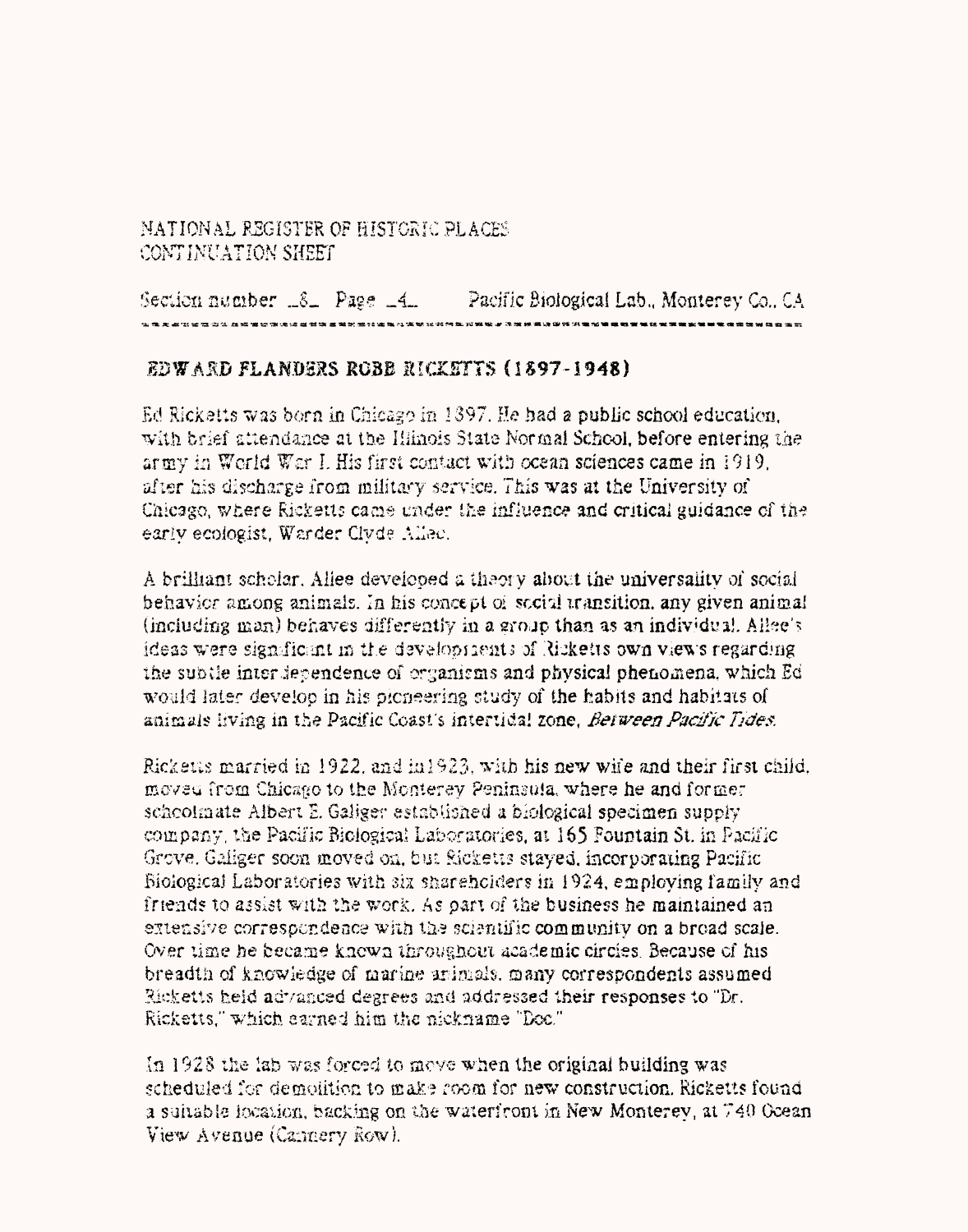Section number  $\_\8$  Page  $\_\5$  Pacific Biological Lab., Monterey Co., CA

The new lab was on a fifty foot frontage and had, "a stoutly built 3 room plastered house, in fair condition, and a cement floored shed in fair shape," with cement tanks for storing specimens. The purchase price was \$8.000. In 1929 the lab published its first catalogue with the University Apparatus Company of Berkeley, California.

The lab was directly across Ocean View Avenue from Flora Wood's Lone Star Restaurant, which doubled as a house of ill repute, as did the La Ida Cafe, just a few doors NW of the Lone Star. The Wing Chong Market, owned by Chinese entrepreneur Won Yee, separated these enterprises. Above the Lone Star, across the S.P. Railroad tracks to the SW was a large one story men's rooming house used by cannery workers, known as the "palace". Because of its social amenities this area became the cultural core of Cannery Row.

"Doc" Ricketts had a multi-faceted personality with broad interests and wide ranging knowledge in areas outside his chosen profession of marine biology, particularly music, philosophy and poetry, which he also approached hoiisticaiiy. The lab, as well as being a place of business, became a gathering place for Monterey area bohemians, artists, writers and thinkers bound together, in part, by their communal poverty.

Ricketts writer friend Jack Calvin coauthored *Between Pacific Tides* and local artist Ritchie Lovejoy illustrated the book. Marine biologist and colleague Joel Hedgpeth would publish Ed's unfinished manuscript, *The Outer Shore*, the third in a trilogy examining the marine life of the Pacific Coast, after Ricketts untimely death in 1948. The second part of that trilogy was *The Sea of Cortez* on which Ricketts and John Steinbeck collaborated.

### **RICKETTS AND STEINBECK**

Ed Ricketts met John Steinbeck at a party in Jack Calvin's house in Carmel in 1930. They took an immediate liking to each other. As author Brian St. Pierre noted in his *fohn Steinbeck the California Fears*."Each was the friend the other needed".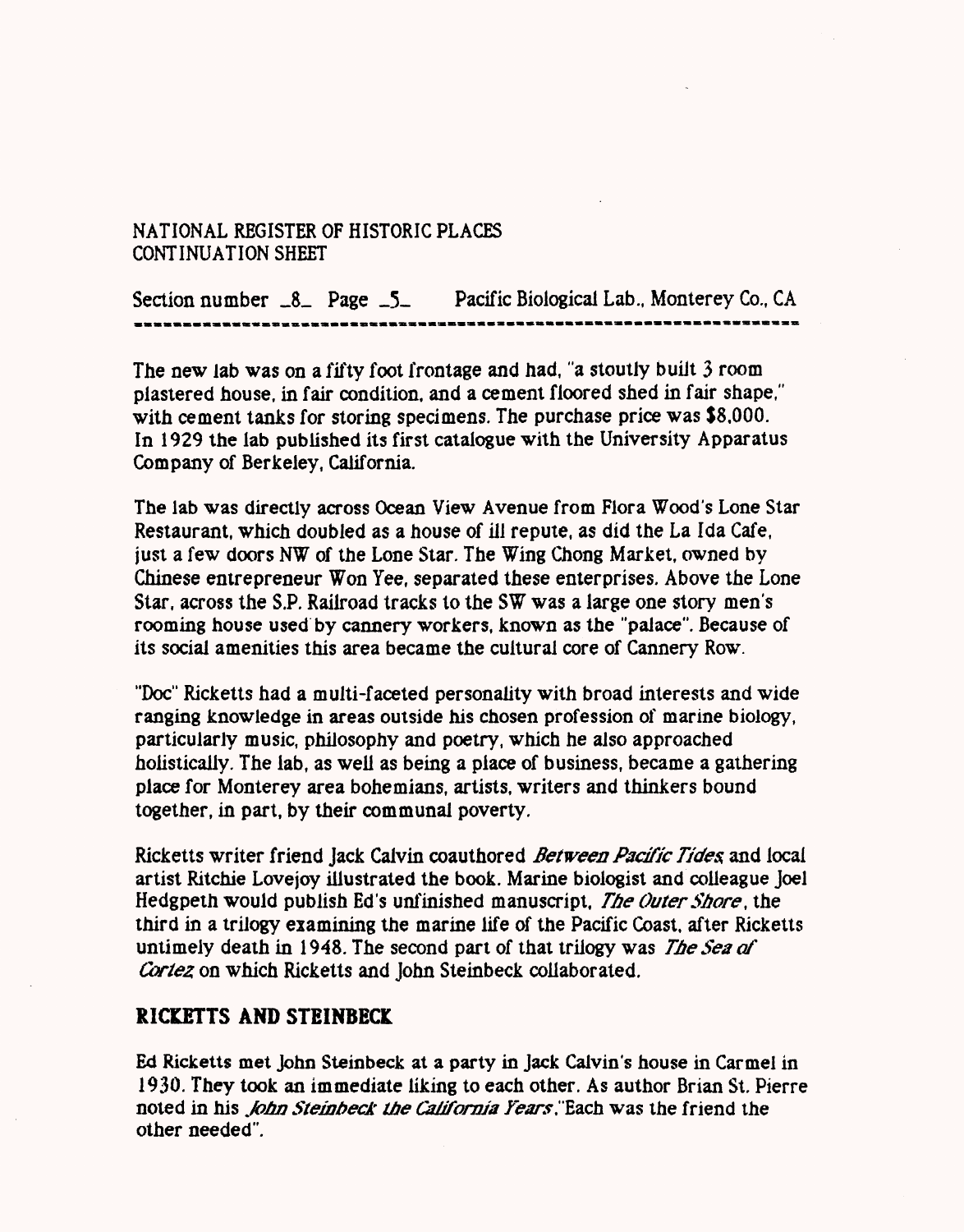Section number \_8\_ Page \_6\_ Pacific Biological Lab., Monterey Co., CA

Ricketts became Steinbeck s closest personal and intellectual companion for nearly two decades. The novelist was at the beginning of his professional career, *Cup of Gold* had been published in 1929 and *Pastures of Heaven* would come in 1931. Ed Ricketts would become a critical sounding board and task master for Steinbeck's writing, In *John Steinbeck and Edward K Ricketts the Shaping of '3 Novelist*; , Richard Astro writes that Ricketts'

passion for holistic and ecological thinking, his associational beliefs about the behavior of men and animals in groups, his doctrine of breaking through, and his disdain for the selforiented acquisition of material wealth provided Steinbeck with many of his central thematic tenets.

Four of Steinbeck's books are dedicated to Ricketts, and he serves in varying degrees as the source of Steinbeck's personae in six novels and novelettes. Their closest association, however, took place in the late 1930s, after a devastating fire destroyed the lab in 1936,

On November 25,1936 fire broke out in the Dei Mar Cannery, abutting the lab to the SE. Ed Ricketts escaped the fire with his car, his typewriter and his underwear. Everything else was lost, except the manuscript for *Between Padfic Tides* which was at Stanford University being reviewed for publication. In the fire's aftermath, which was not covered by insurance, the Pacific Biological Laboratories, Inc. found it necessary to sell the NW half of their property to Won Yee, owner of the Wing Chong Market, in order to rebuild the lab and continue business.

With design input from his friends, Ricketts and Roy Lehman, a part time lab employee, worked with Mr. Onweiler, a contractor, to complete the new building by January of 1937. Another setback was the delay in publication of *Between Pacific Tides,* caused by Dr. Walter K. Fisher, director of the Hopkins Marine Station, who thought the work too radical. Ironically, the actual publication, in 1939, came a week away from that of Steinbeck's great novel, *Grapes of Wrath.*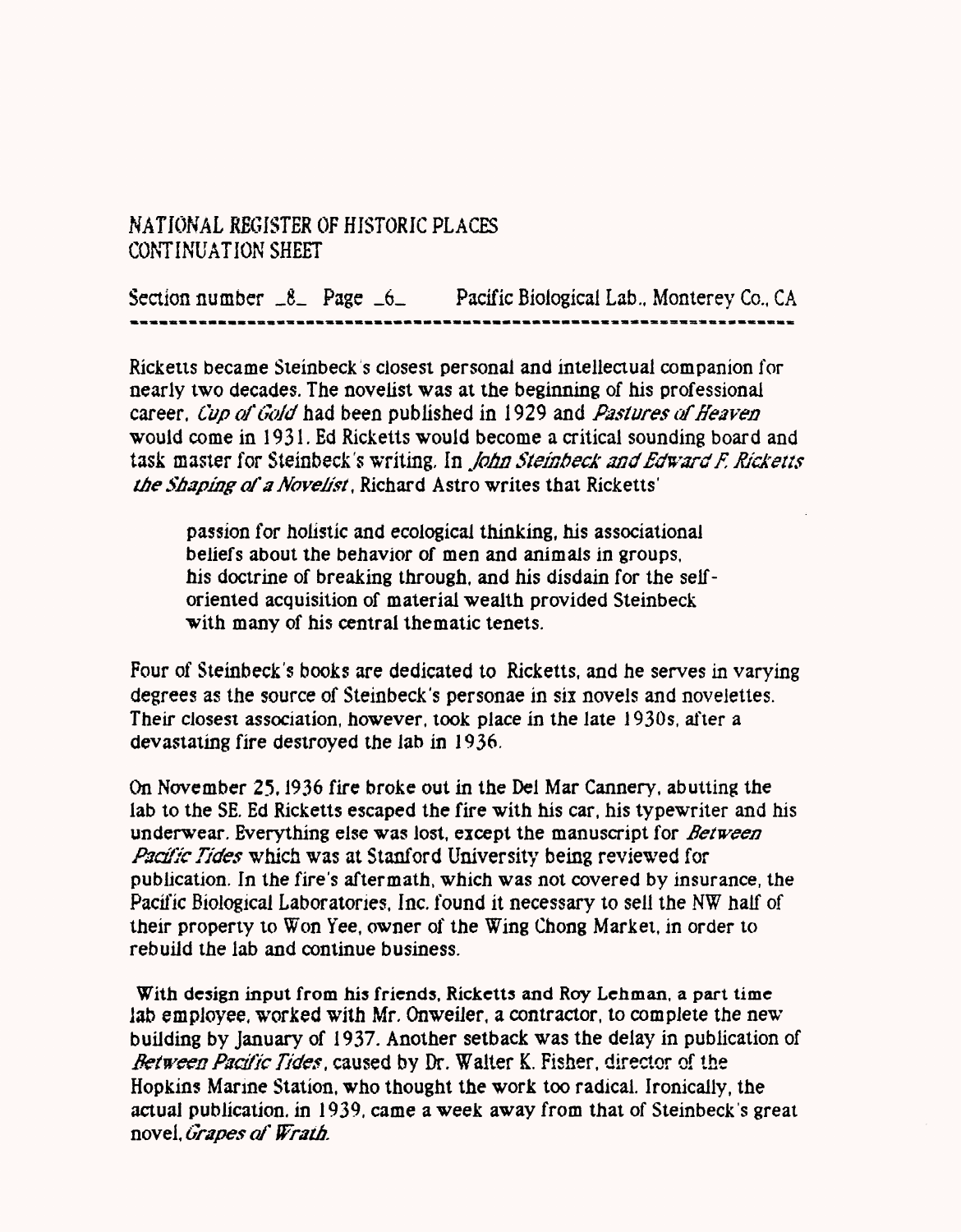Section number  $S_+$  Page  $Z_-$  Pacific Biological Lab, Monterey Co., CA

In July of  $1939$  John Steinbeck became a stockholder in the Pacil'ic Biological Laboratories, and its vice president, with a six thousand dollar loan to keep the business going. Between March and April of 1940 Steinbeck and Ricketts traveled to Mexico's Sea of Cortez in preparation for their collaboration on a book of the same name, which was published in December of that year. A further collaboration on a handbook of invertebrates of San Francisco Bay never came to pass. Between 1945 and his death in 1948 Ricketts made two trips to Vancouver Island and the Queen Charlotte Islands, studying fauna for a further collaboration with Steinbeck. *The Outer Shore.* 

# CANNERY ROW AND "DOC'S LAB"

John Steinbeck was in New York in 1944 when he wrote *Cannery Row*, a thinly veiled account of the characters and incidents he had encountered along Monterey's Ocean View Avenue, and at the Pacific Biological Laboratories, which he later described "as strange an operation as ever outraged the corporate laws of California.

Because of Steinbeck's writing skills, honed through his long and close association with Ed Ricketts, "Doc" and the Pacific Biological Laboratories gained worldwide fame. £d Ricketts 'Doc s Lab" became the epicenter of Cannery Row. According to their mutual friend Joel Hedgpeth, *Cannery Row* changed Ricketts' life, "The collector of considerable experience had become himself a literary specimen to be sought out and collected socially."

While Edward F. "Doc" Ricketts is gone, the Pacific Biological Laboratories. "Doc's Lab", remains through the efforts of some of his friends who had the foresight in the mid 1950s to buy the lab and preserve it with very little change, as a social club. It may be the most well known literary icon in American fiction of the twentieth century.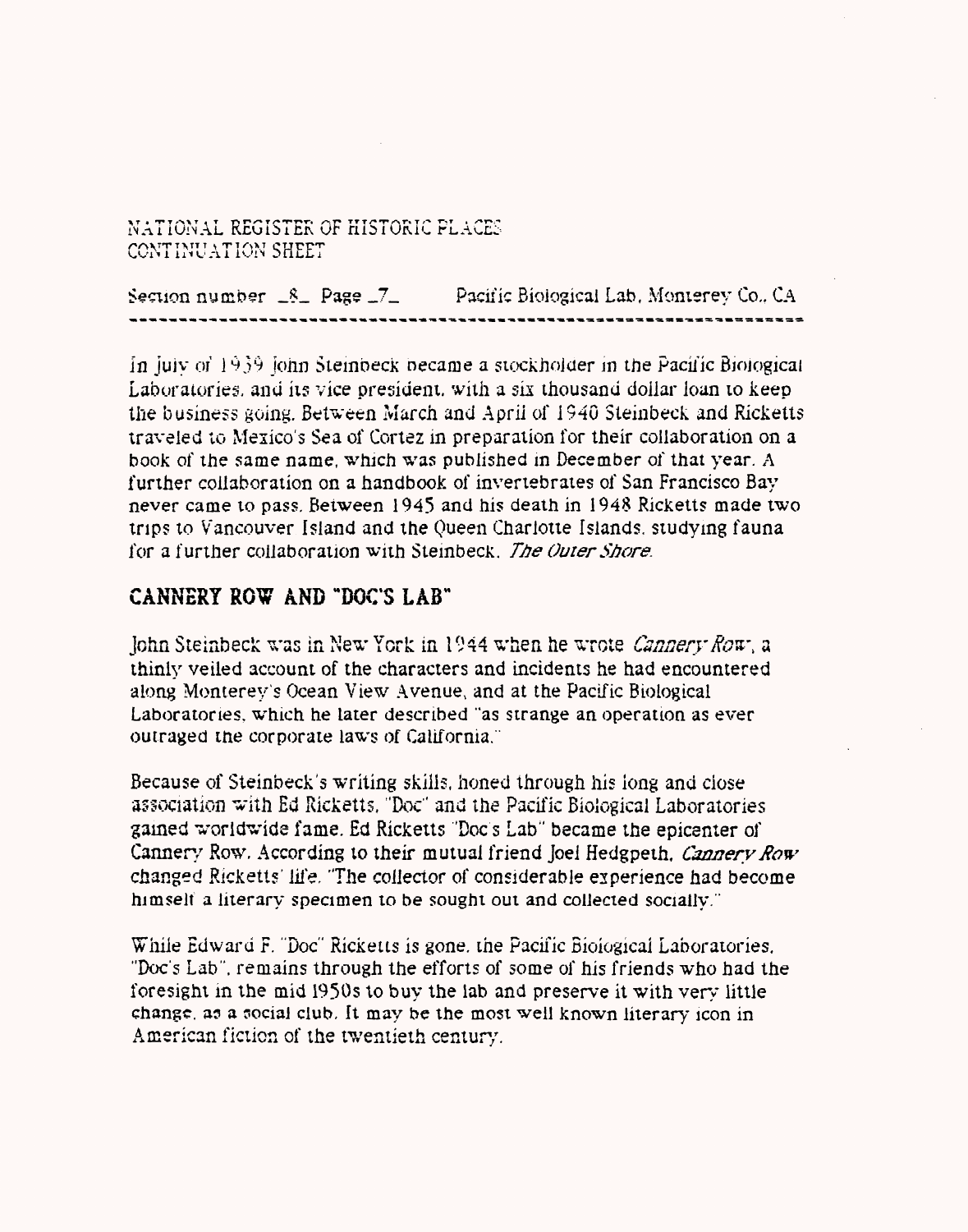Section number  $-8$  Page  $-8$  Pacific Biological Lab., Monterey Co., CA

Few literary icons of the importance of "Doc s Lab' remain in America. There are more from the nineteenth century than the twentieth. The Capt. John Turner House in Salem, Mass., was the model for Nathanial Hawthorne's *House of Seven Gables.* The Evangeline Memorial State Park, north of St. Martinville in Louisiana honors Henry Wadsworth Longfellow's epic poem, *Evangeline,* about the French Acadians after the French expelled them from Nova Scotia, in 1755- Henry David Thoreau's Walden pond is still extant, though threatened.

The only twentieth century novelists represented by physical reminders of their literary achievement appear to be Thomas Wolfe, whose boyhood home near Ashville, North Carolina is the "Dixieland" described in his monumental work, *Look Homeward Angel,* and William Faulkner's Oxford, Mississippi. Oxford was the source for Faulkner's mythical Yoknapatawpha County in his Nobel Prize winning multi-volume chronicle of the deep south. Robinson Jeffers "Hawk Tower" in Carmel, California may qualify, although Jeffers' medium was poetry.

It is ironic that a man described as "the most colorful and complicated character in the development of marine biology in California," whose pioneering studies of intertidal life along the Pacific Coast are still basic texts in their field, should attain heroic status as the principal character of a popular novel. But such is the case with Edward F. "Doc" Ricketts. His Pacific Biological Laboratories was the physical locus where much of the literary vision of he and his closest friend, novelist John Steinbeck matured. "Doc's Lab" remains the core, of Steinbeck's Cannery Row, both real and imagined. The lab retains its historic appearance to a remarkable degree, evoking a particularly strong sense of time and place. It should be listed in the National Register at the national level of significance.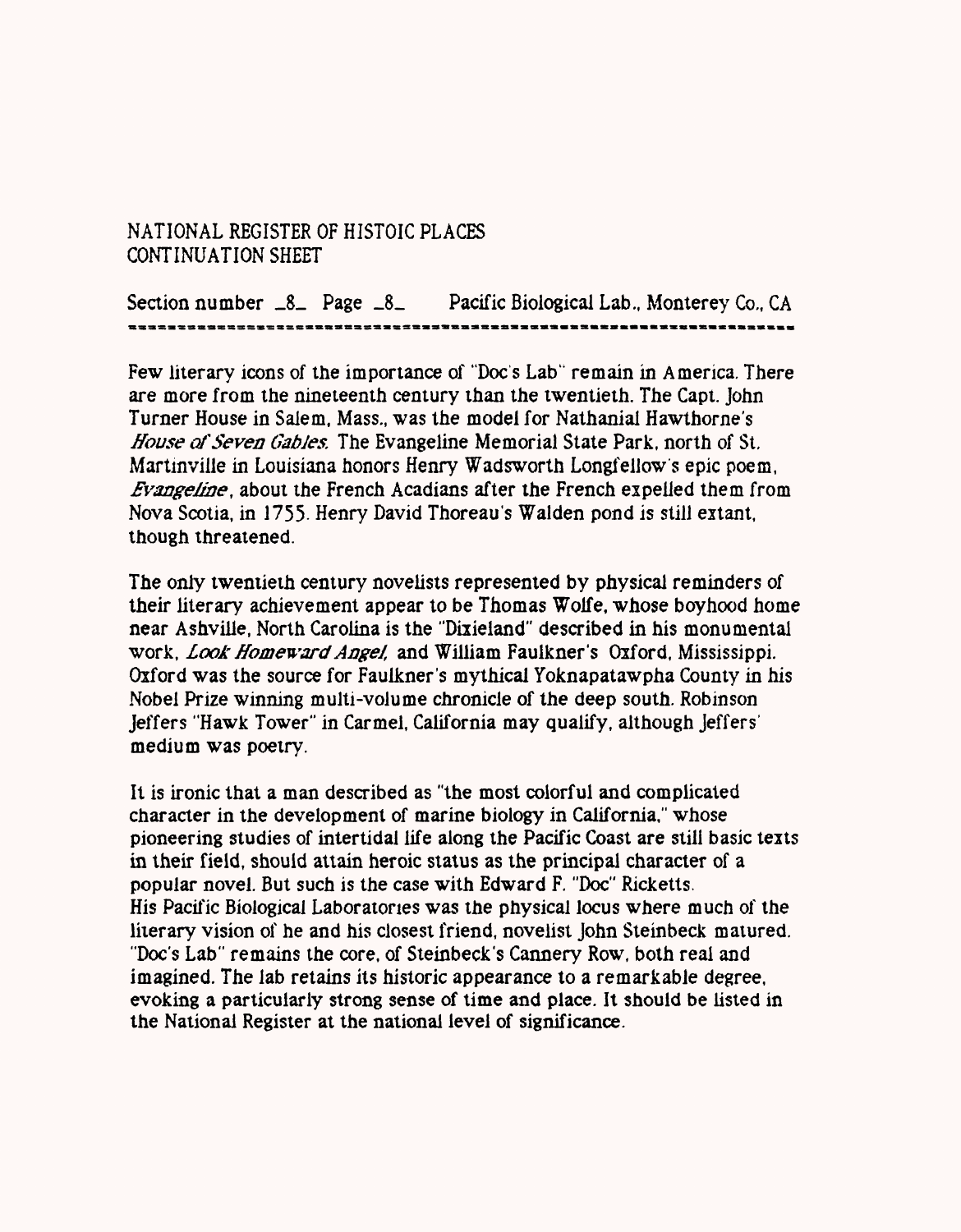Section number  $-9$  Page  $-1$  Pacific Biological Lab., Monterey Co., CA 

- Astro, Richard., John Steinbeck and Edward F. Ricketts The Shaping of a Novelist. Univ. of Minnesota Press: Minneapolis. 1973.
- Cannery Row, Map of property ownership, 1972.
- Hemp, Michael K.t Cannery Row The History of Old Ocean View Avenue. The History Co.: Pacific Grove, CA, 1986.
- Mangelsdorf, Tom, A History of Steinbeck's Cannery Row. Western Tanager Press: Santa Cruz, CA, 1986.
- McCosker, John E., "The View From The Great Tide Pool". Pacific Discovery, Oct-Decl986.

Pacific Biological Laboratories, Inc., board minutes and correspondence from 1923 to 1937, in the collection of Edward F. Ricketts, Jr., Mill Valley, CA.

Personal interviews with Edward F. Ricketts, Jr., son of Edward F. Ricketts. 6/15/94:7/10/94:7/28/94.

- Ricketts, Anna, unpublished manuscript of recollections by the first wife of Edward F. Ricketts. Private collection, 1985-
- St. Pierre, Brian, John Steinbeck The California Years. Chronicle Books: San Francisco, 1983.
- Valjean, Nelson, John Steinbeck Errant Knight. Chronicle Books: San Francisco, 1975.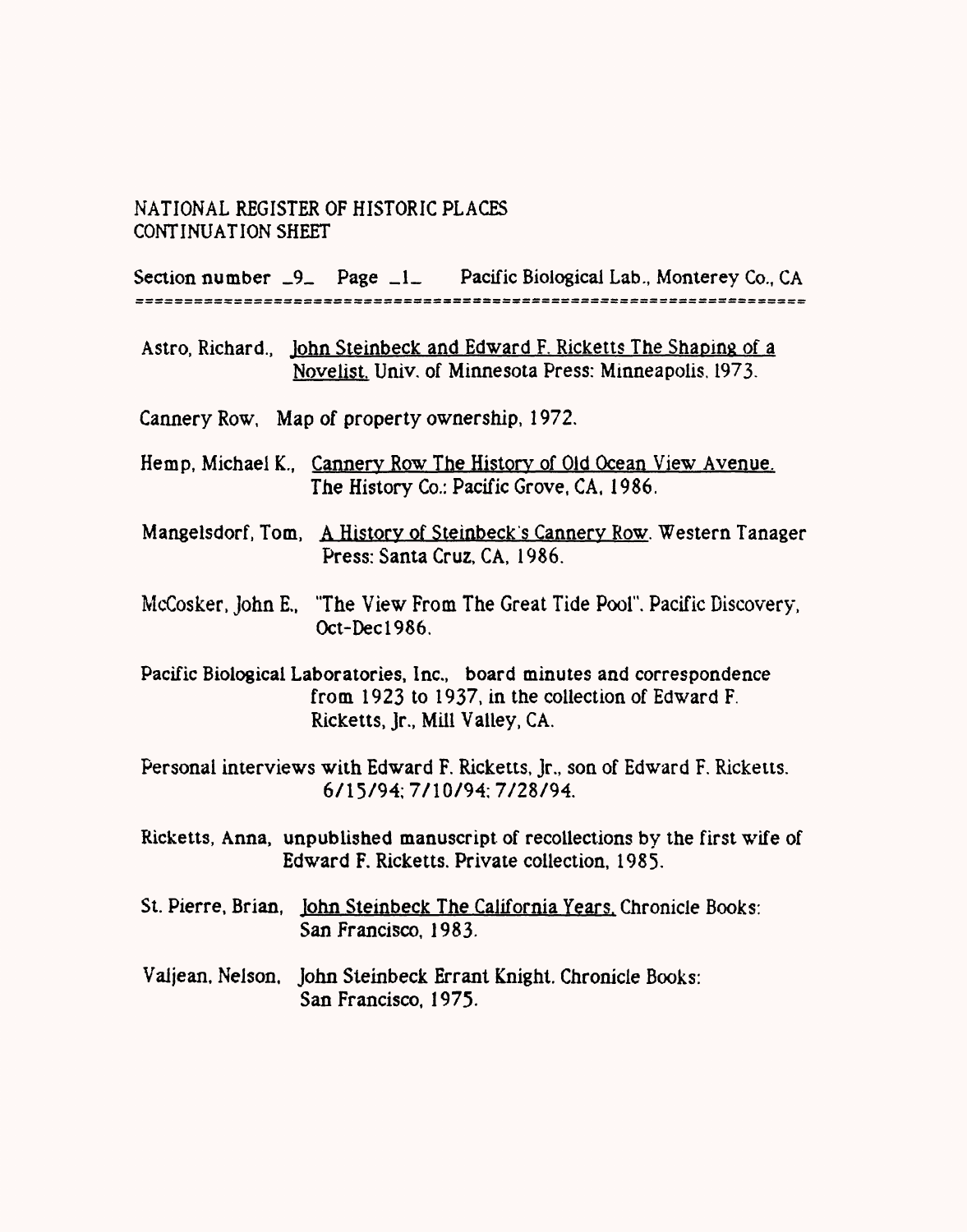Section number:  $\Box$ 10\_ Page  $\Box$ 1\_ Pacific Biological Lab., Monterey Co., CA \*\*\*\*\*\*\*\*\*\*\*\*\*\*\*\*\*\*\*\*\*\*\*\*\*\*\*\*\*\*\*\*\*\*\*

Acreage of Property: less than one acre. UTM References: 10/598 390/4052 740

### Verbal Boundrv Description:

Beginning at a point 357.79 feet SE of the NW corner of the intersection of David Avenue and Cannery Row in Monterey, thense running 95 feet NE, bounded on the NW by commercial property, Thense running 25 feet SE, bounded on the NE by Monterey Bay, thense running 89 feet SW. bounded on the SE by commercial property, thense running 25 feet NW to the point of beginning, bounded on the SW by Cannery Row, the property is identified as Assessor's Parcel Number 001 -011 -05.

Boundrv Justification:

The nominated property includes the entire parcel historically associated with the laboratory.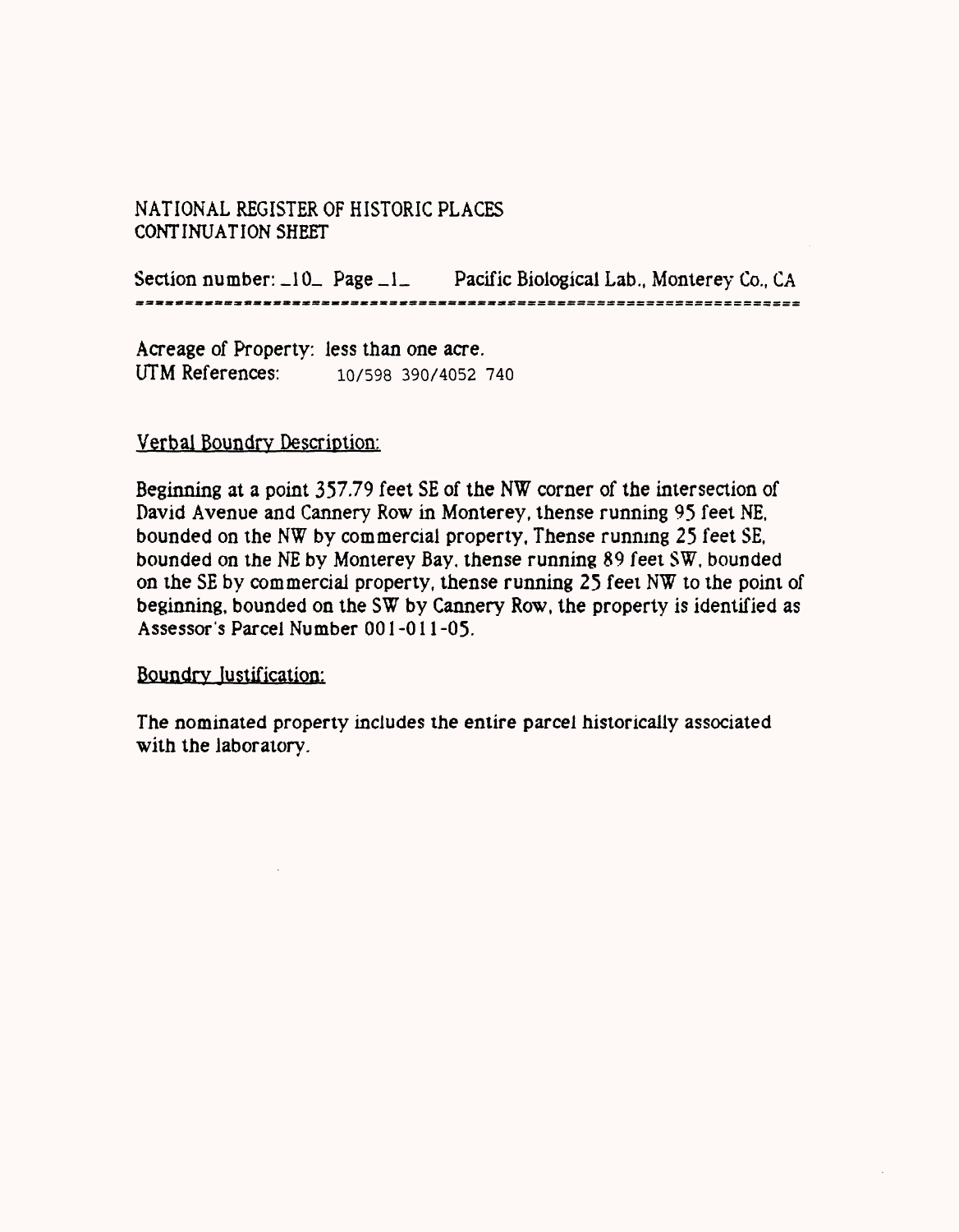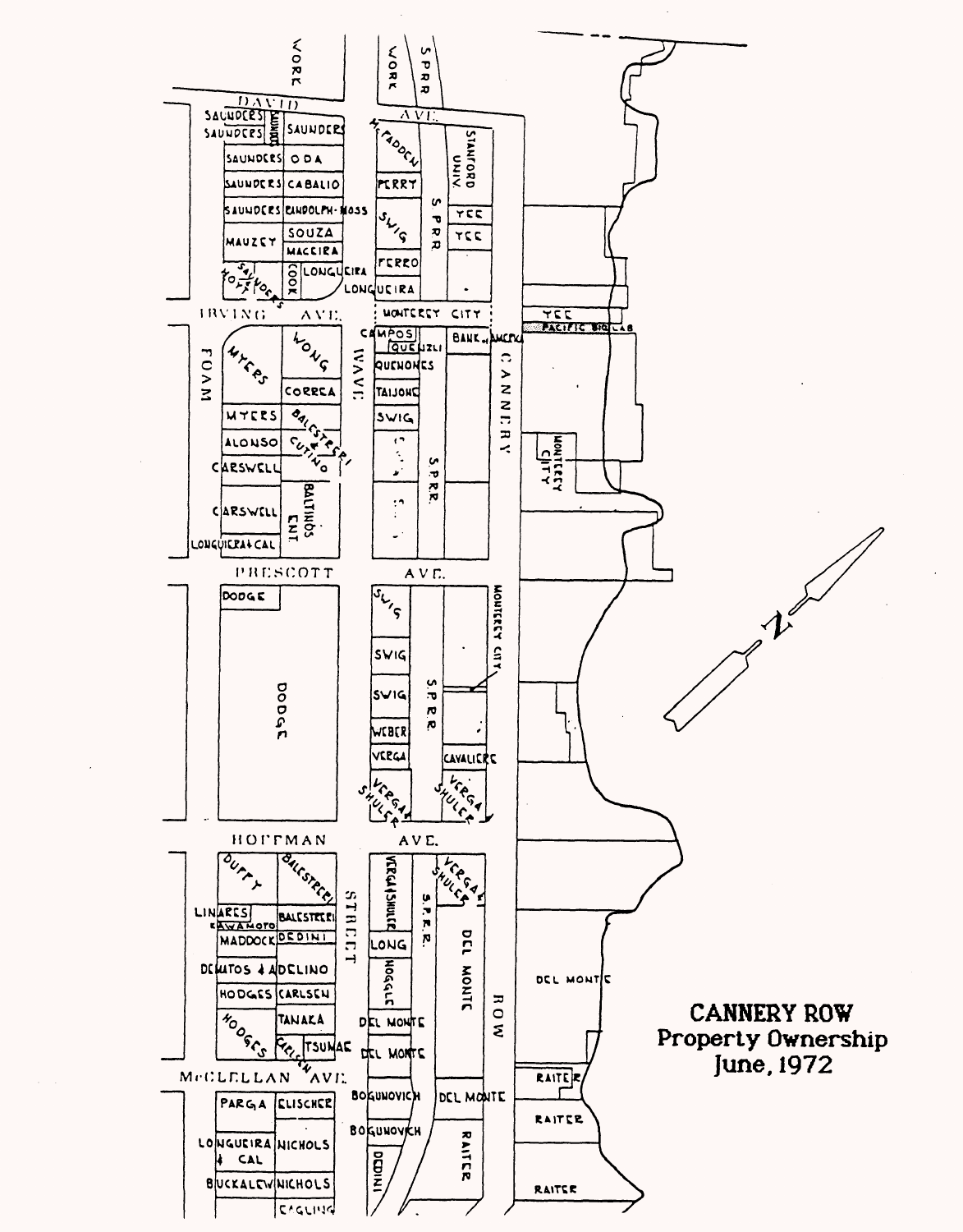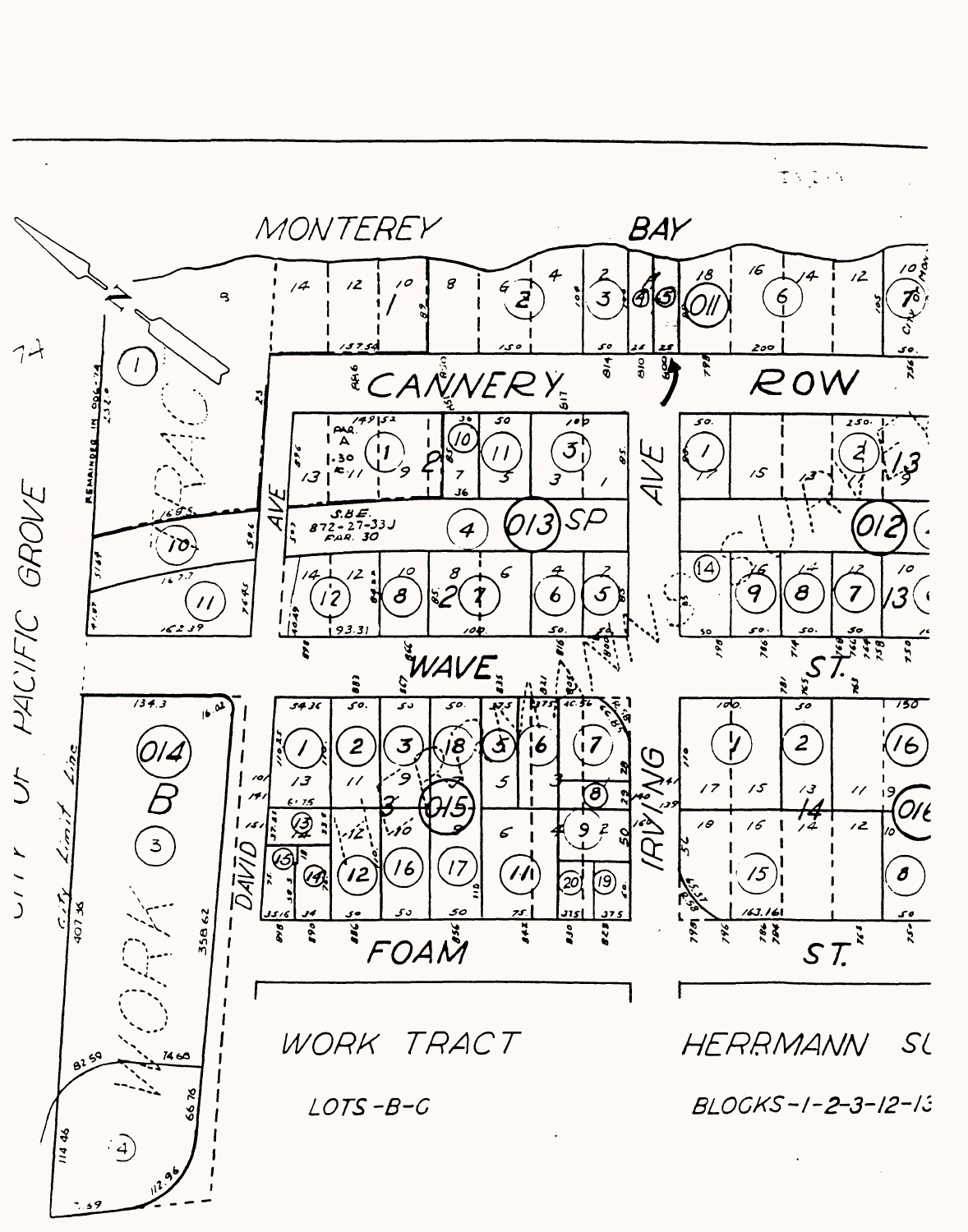

PACIFIC BIOLOGICAL LABORATORIES<br>800 CANNERY ROW, MONTEREY, CA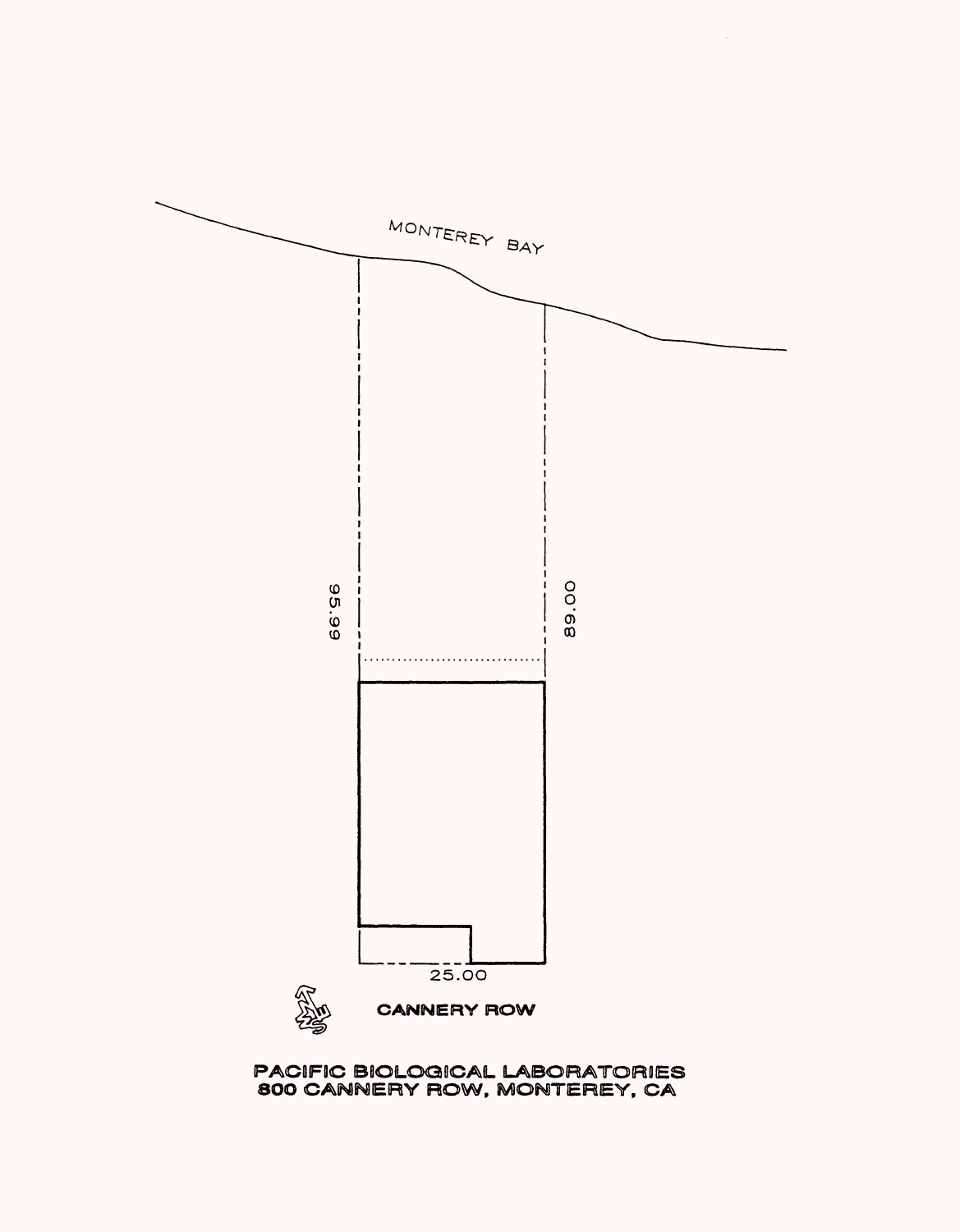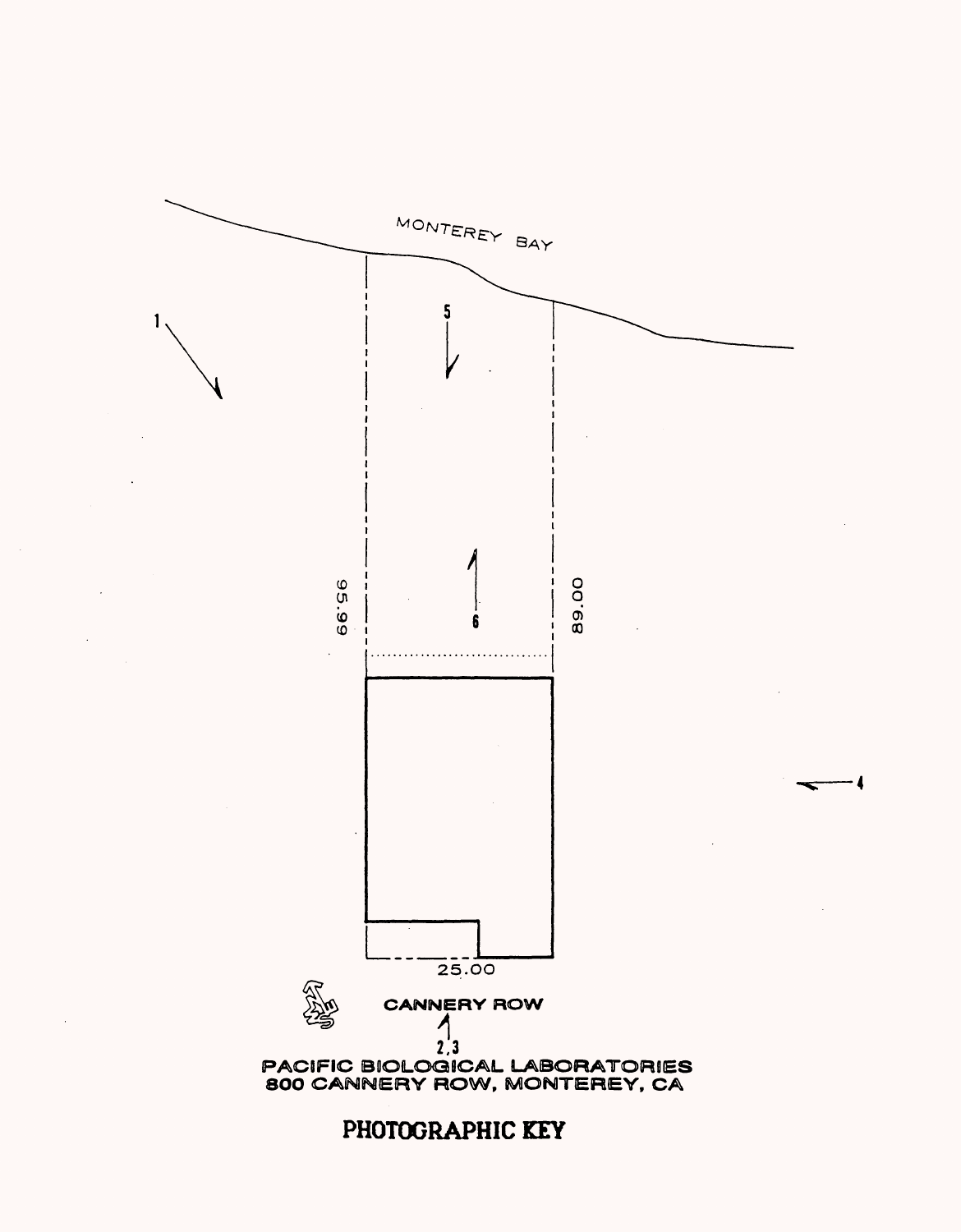Section number Photographs Page\_1\_ Pacific Biological Lab., Monterey Co., CA (Eicept where noted the information for items 1 through 5 are the same for all the photographs listed.)

- #1 1. Pacific Biological Laboratories<br>2. 800 Cannery Row. Monterey.
	- 2. 800 Cannery Row, Monterey, CA 93940<br>3. Ted McKav
	- Ted McKav
	- 4. 1938
	- 5. Pat Hathaway, Historical California Views, Pacific Grove, CA.<br>6. Aerial view looking in a southerly direction over Cannery
	- Aerial view looking in a southerly direction over Cannery Row with the Pacific Biological Laboratories flat roof and rear elevation in the upper center of the picture. The Lone Star Cafe is to the right of the cannery building in the upper left. Note original window configuration along rear of lab.
	- 7. Photograph *#1* of 7.
- #2 3. George Robinson
	- 4. 1953
	- 6. Looking NE from Cannery Row at the SW (front) elevation of the Pacific Biological Laboratories. Note the original 1937 two panel entry door which was changed about 1955 to a flush door. The Del Vista Packing Co. is on the left and the Del Mar Canning Co. on the right of the lab.
	- 7. Photograph #2 of 7.
- 3- 3- Kent Seavey
	- 4. 1994
	- 5. City of Monterey, City Hall, Monterey, CA 93940<br>6. Same view as photo # 2 showing the Pacific Biolo
	- Same view as photo  $*$  2 showing the Pacific Biological Laboratories with the ca 1955 flush entry door. Del Vista building still to left of lab, open space with hotel under construction to right.
	- 7. Photograph #3 of 7.
- 4. 6. Looking NW at the SE side elevation of the Pacific Biological Laboratories in lower left of picture. Vertical board-and-batten construction w/no fenestration.
	- 7. Photograph #4 of 7.